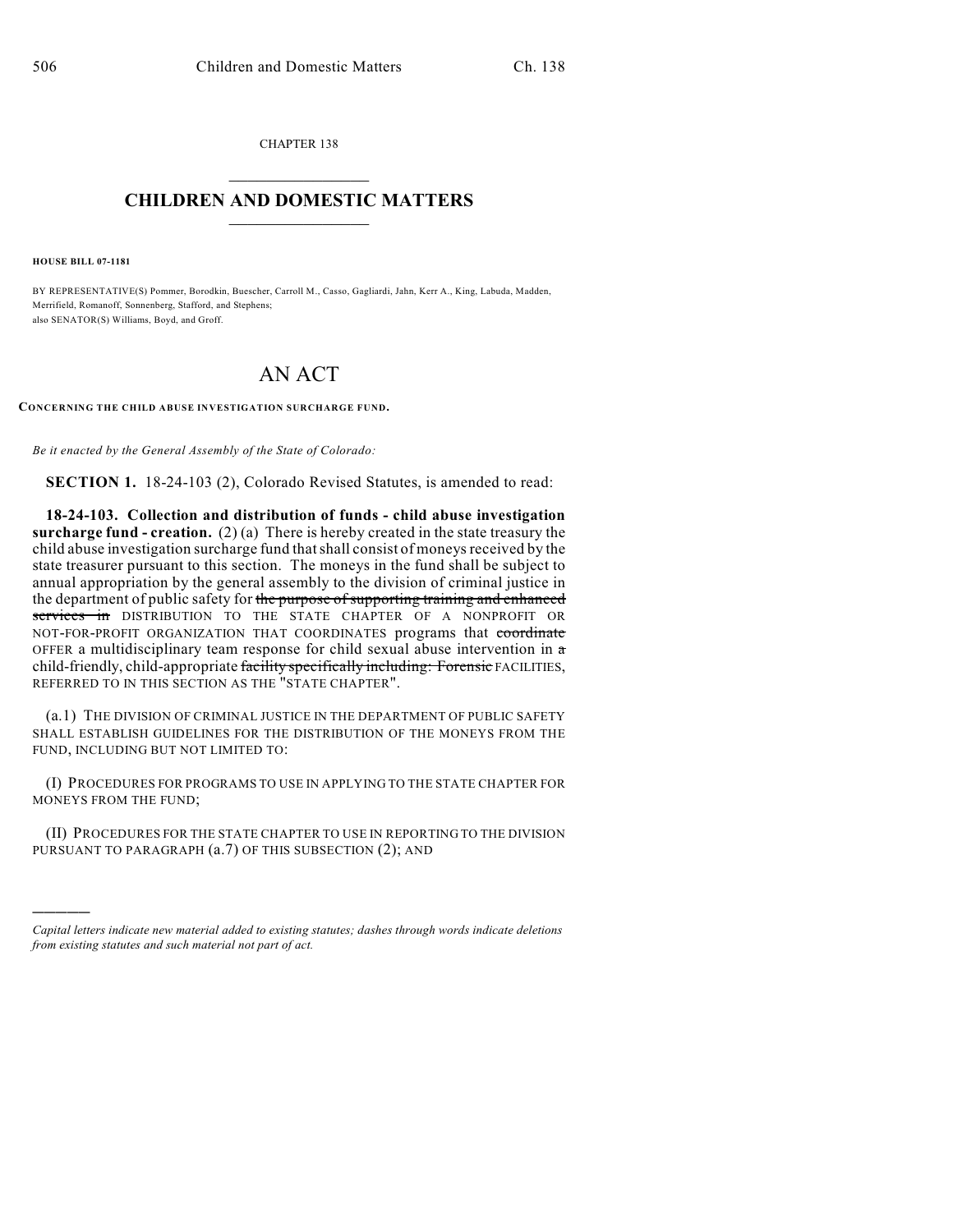(III) ACCOUNTABILITY AND PERFORMANCE STANDARDS FOR PROGRAMS THAT RECEIVE MONEYS FROM THE FUND.

(a.3) THE STATE CHAPTER MAY USE A PORTION OF THE MONEYS THAT IT RECEIVES PURSUANT TO PARAGRAPH (a) OF THIS SUBSECTION (2) FOR TRAINING AND TECHNICAL ASSISTANCE TO FACILITATE THE COORDINATION OF PROGRAMS THAT OFFER A MULTIDISCIPLINARY TEAM RESPONSE FOR CHILD SEXUAL ABUSE INTERVENTION IN CHILD-FRIENDLY, CHILD-APPROPRIATE FACILITIES. THE STATE CHAPTER SHALL DISTRIBUTE THE REMAINDER OF THE MONEYS DIRECTLY TO THE PROGRAMS.

(a.5) EACH PROGRAM THAT RECEIVES MONEYS FROM THE FUND SHALL:

(I) INCLUDE IN THE SERVICES PROVIDED FORENSIC interviews, therapeutic intervention, medical evaluations, victim advocacy, case tracking, and case review;

(II) In order to receive said funds, programs must provide all of the aforementioned services and Have a signed interagency agreement and protocol with THE law enforcement agencies, the district attorney's office, AND the county department of social services and the county department of human services in the jurisdiction where the program is operating;

(III) The programs must Meet the national performance standards of a national accrediting body THAT REQUIRES PROGRAMS TO SATISFY THE CRITERIA DESCRIBED IN SUBPARAGRAPHS (I) AND (II) OF THIS PARAGRAPH (a.5); AND

(IV) SATISFY THE ACCOUNTABILITY AND PERFORMANCE STANDARDS ESTABLISHED BY THE DIVISION PURSUANT TO SUBPARAGRAPH (III) OF PARAGRAPH (a.1) OF THIS SUBSECTION (2).

(a.7) THE STATE CHAPTER SHALL REPORT TO THE DIVISION OF CRIMINAL JUSTICE IN THE DEPARTMENT OF PUBLIC SAFETY ON A REGULAR BASIS TO BE SPECIFIED BY THE DIVISION OF CRIMINAL JUSTICE. THE REPORT SHALL INCLUDE, BUT NEED NOT BE LIMITED TO:

(I) A LIST OF ALL PROGRAMS THAT RECEIVED MONEYS FROM THE FUND IN THE PRECEDING FISCAL YEAR;

(II) A DESCRIPTION OF HOW EACH PROGRAM THAT RECEIVED MONEYS FROM THE FUND IN THE PRECEDING FISCAL YEAR USED THOSE MONEYS;

(III) DOCUMENTATION DEMONSTRATING THAT EACH PROGRAM THAT RECEIVED MONEYS FROM THE FUND IN THE PRECEDING FISCAL YEAR SATISFIED ALL OF THE CRITERIA SPECIFIED IN PARAGRAPH (a.5) OF THIS SUBSECTION (2); AND

(IV) DOCUMENTATION DEMONSTRATING THAT EACH PROGRAM THAT RECEIVED MONEYS FROM THE FUND IN THE PRECEDING FISCAL YEAR SATISFIED ALL OF THE ACCOUNTABILITY AND PERFORMANCE STANDARDS ESTABLISHED BY THE DIVISION PURSUANT TO SUBPARAGRAPH (III) OF PARAGRAPH (a.1) OF THIS SUBSECTION (2).

(b) The division of criminal justice shall not expend any fund MONEYS until the